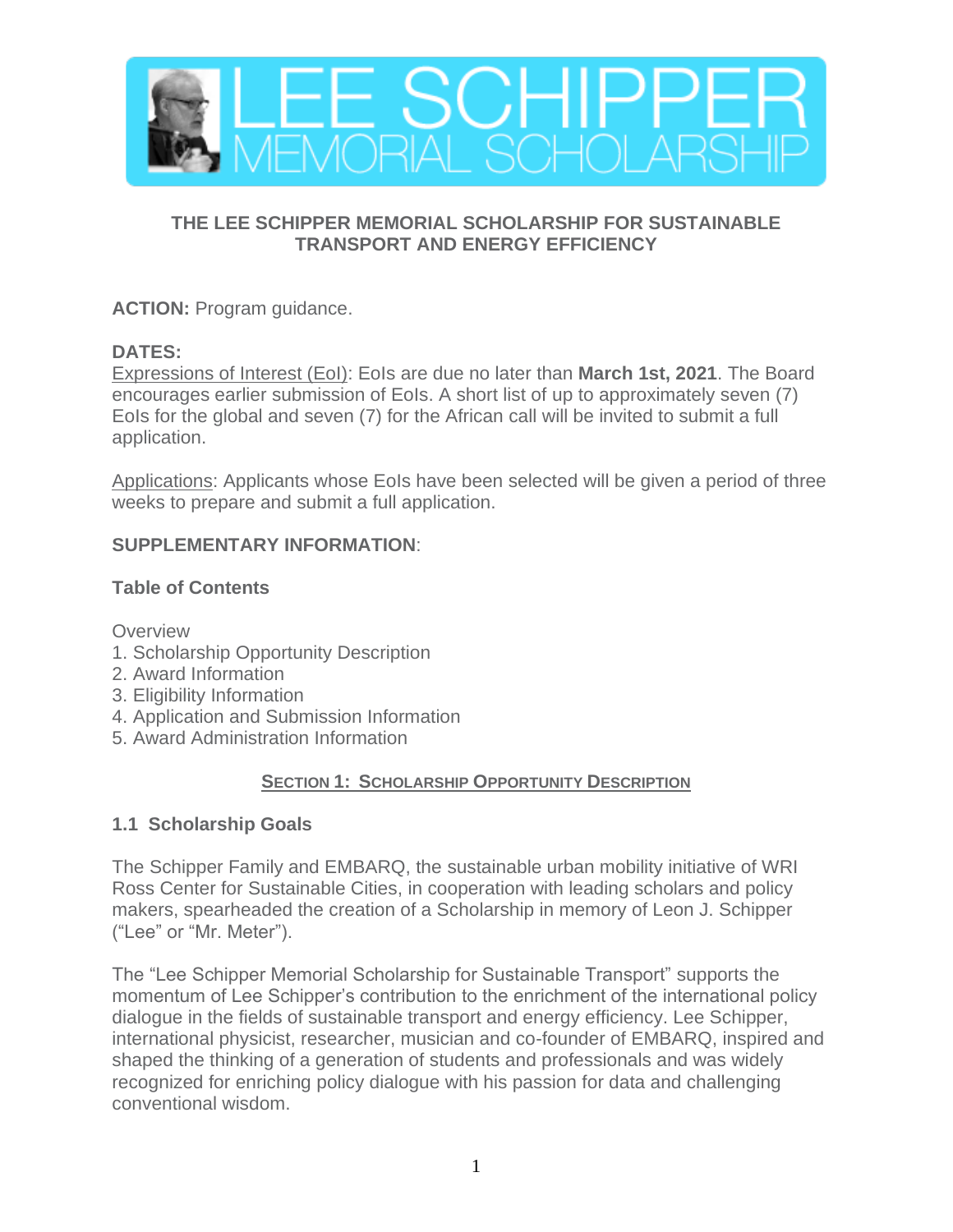

The Scholarship is aimed at expanding the contributions to research and policy dialogue in the field of sustainable transport and energy efficiency. In memory of Lee's work, the Scholarship will support initiatives triggering and catalyzing transformative research and policy papers. The Scholarship will place a special emphasis on "iconoclastic" contributions (challenging conventional wisdom) that have clear, transformative outputs and contribute to measurable changes. The scholarship will support proposals that span different stages nurturing policy dialogue including:

- Data collection and data quality
- Diagnosis through data analysis (qualitative and quantitative)
- Policy analysis and evaluation
- Interdisciplinary and international comparative analysis

The Scholarship is aimed at supporting young individual researchers and students in their pursuance of the enrichment of policy dialogue consistent with Lee Schipper's contributions.

The Scholarship will award up to two exemplary candidates a maximum of \$10,000 each to advance transformative research in efficient and sustainable transport. In addition to the annual global call for scholars (Global call) that will award one scholarship, this is the second time that a second scholarship will be available and will be dedicated to the support of a young researcher from the African continent (African call).

The Scholarship is governed by an Advisory Board of selected experts in the field and will be managed under the umbrella of the World Resources Institute Foundation. The scholarships will be awarded through a transparent process with strong governance procedures.

## **1.2 Selection Process and Priorities**

## 1.2.1 Expressions of Interest (EoI)

The application process begins with an EoI. The EoI is a simple form intended to give the Board an early assessment of the topic proposed and applicant background and affiliation. It also allows the Board and prospective potential applicants to start a collaborative process for ensuring early Scholarship success. EoIs should be submitted as early as possible, but no later than **March 1, 2021**. The Board considers the EoIs to be an essential component of the application submission and decision making processes. The Board will work with pre-applicants if necessary during the period prior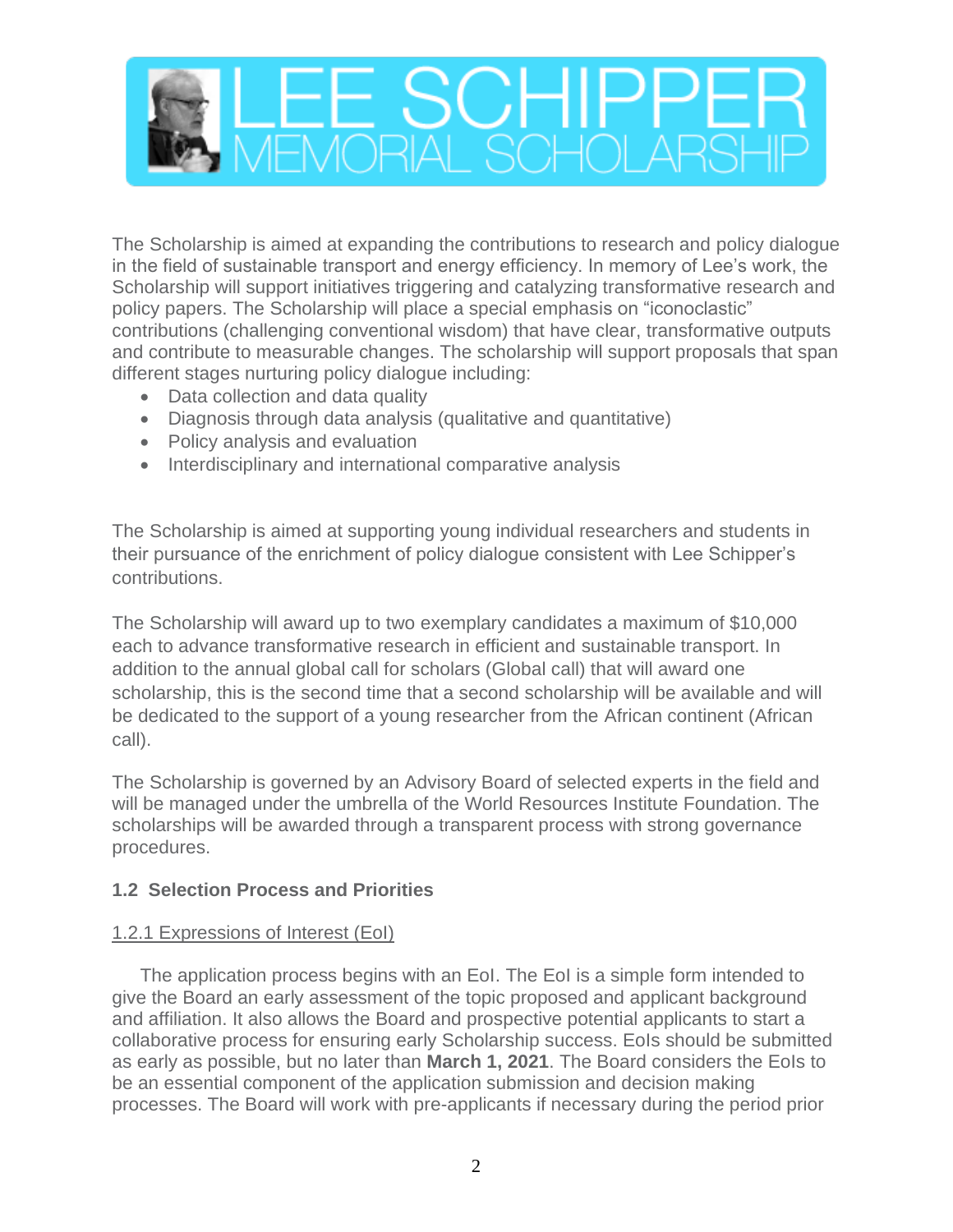

to the EoI deadline to ensure eligibility and appropriateness of application, if applicable. Once an EoI is received, it will proceed through a two-step process:

- Screening for completeness and eligibility (both applicant and research proposal eligibility);
- Selection of short list of EoIs

It is expected that up to approximately seven (7) EoIs will be shortlisted and asked to submit a full application for each of the two calls (Global and African). EoIs will be shortlisted based on broad criteria that will include its consistency with Lee Schippers's contributions, the merits of the research topic, applicant merits and the prospective application's probability of success. The submissions for the African call will be also part of the global call, so that African applicants will be also considered for both scholarships.

## 1.2.2 Application Screening

Applicants whose EoIs have been selected will be given a period of three to four weeks to prepare and submit a full application. To give prospective applicants adequate time to complete their applications (while incorporating any guidance clarifications or revisions), the Board reserves the right to adjust application dates. Once an application is received, it will proceed through a three-step process:

- Screening for completeness and eligibility (both applicant and research topic eligibility, and to ensure that the application provides complete and sufficient information for the evaluation process);
- Evaluation panel review process, applying "evaluation criteria;" and
- Final review and selection, applying "selection criteria."

## 1.2.3 Application Evaluation Criteria

Eligible applications will be individually reviewed and assessed against three (3) evaluation criteria – organized into several sub-criteria each – as detailed below. For each of the applicable criteria, the application will be assigned a rating of between zero and five points, based on the application's fulfillment of the objectives of each criterion. These individual criterion ratings will then be accounted according to priority of criteria (weight), to arrive at an overall rating for the application.

The Board will require a rigorous analysis of the applications. Applicants must provide requested information with the best possible clarity and conciseness in order to ensure adequate assessment of applicants' merits.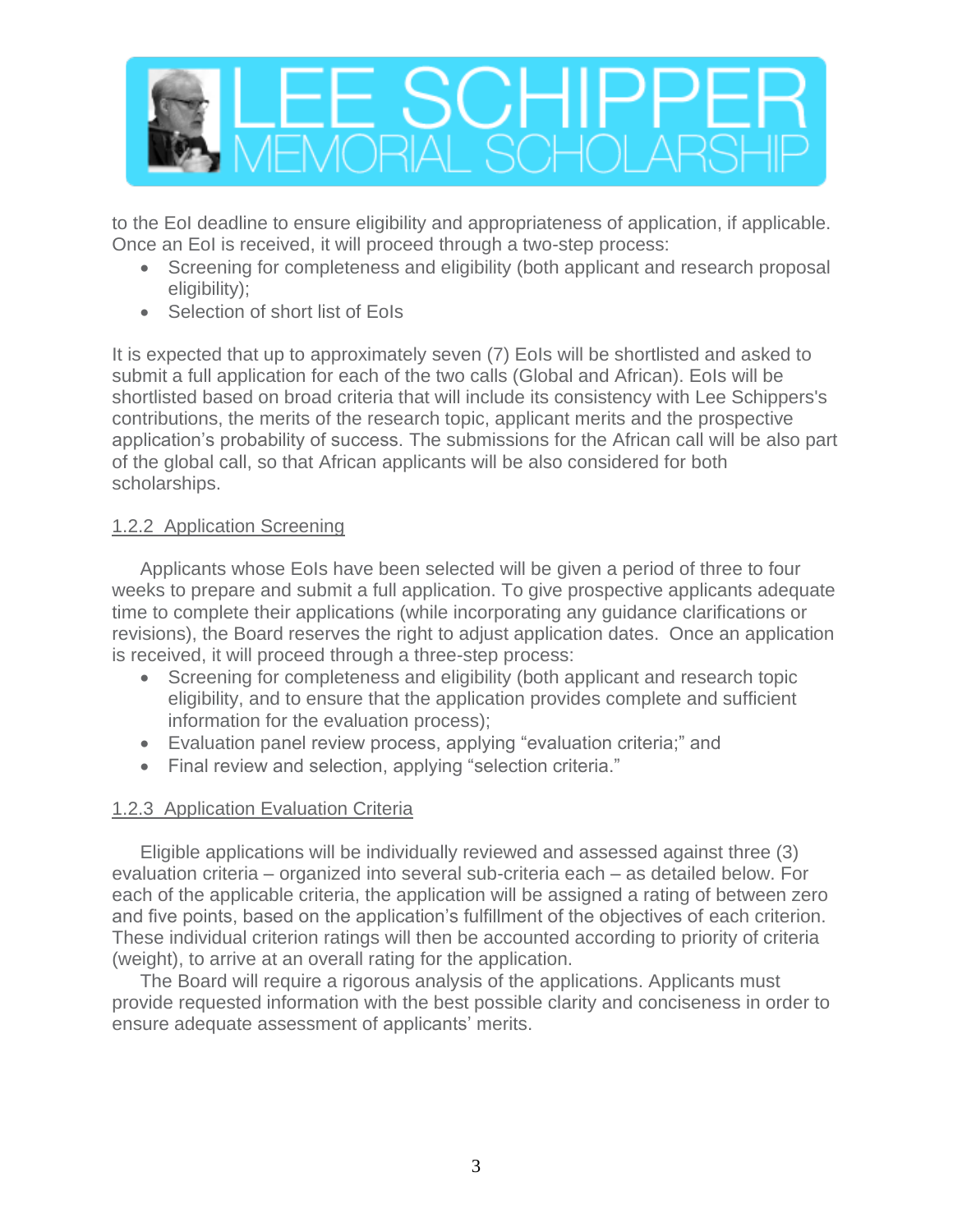

#### **EVALUATION CRITERIA**

| <b>Evaluation Criteria</b>                                                                 | <b>Factors</b>                                                                                                                                                                                                                                                                                                                                                                                                                                            |
|--------------------------------------------------------------------------------------------|-----------------------------------------------------------------------------------------------------------------------------------------------------------------------------------------------------------------------------------------------------------------------------------------------------------------------------------------------------------------------------------------------------------------------------------------------------------|
| 1. Topic merits<br>towards a<br>transformational<br>outcome in<br>sustainable<br>transport | Creation of innovative, transformational outcome ("real<br>$\blacksquare$<br>outcome")<br>Consistency with Lee Schipper's Contributions (quality<br>٠<br>data collection and sound methodology; Diagnosis<br>through data analysis (qualitative and quantitative);<br>Policy analysis and evaluation; Interdisciplinary and<br>international comparative analysis) as means to a<br>transformational outcome<br>Alignment with sustainable transport<br>ш |
| 2. Applicant merits                                                                        | Affiliation<br>٠<br>Academic background<br>٠<br>Research background (previous contributions)<br>٠<br><b>References</b><br>ж.                                                                                                                                                                                                                                                                                                                              |
| 3. Application<br>feasibility merits                                                       | Realistic and feasible scope, schedule of activities and<br>ш<br>budget<br>Readiness of project to be commenced<br>ш<br>Likelihood of research topic's anticipated merits<br>ш                                                                                                                                                                                                                                                                            |

## 1.2.4. Application Selection Criteria

These criteria will be applied to select the final candidate. Once the full applications are evaluated against their merits based on the evaluation criteria above, the Board will select a final application based on selection criteria (one of them being the score out of the evaluation criteria). The applications will collectively be reviewed by the Board to ensure consistency and to balance projects against Scholarship priorities and schedule. The table below summarizes these additional selection criteria.

### **SELECTION CRITERIA**

### **Selection Criteria**

- 1. Merits associated with the evaluation criteria
- 2. Geographical diversity and equity of applicant and application
- 3. Likelihood of Scholarship Award success
- 4. Visibility of the Scholarship Award outcome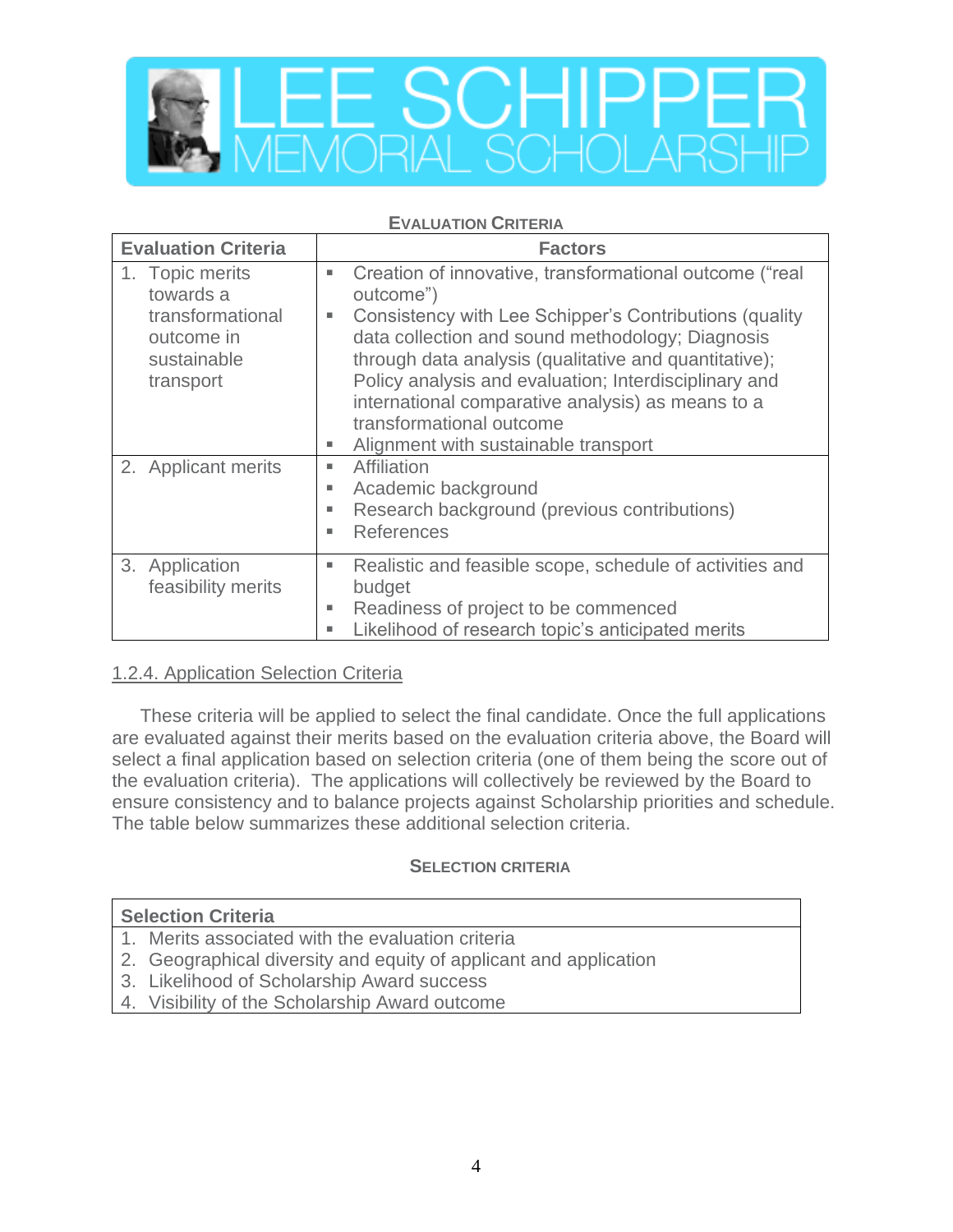

### 1.2.5. Additional Application Selection Criteria for Africa Call

The African scholarship is solely aimed at supporting a young researcher from the African continent who is currently living and working in Africa. In addition to the global selection criteria above the following specific criteria will be applied.

### **Selection Criteria**

- 1. Applicant currently has an African citizenship
- 2. Applicant currently lives and works in Africa
- 3. Applicant is associated to an African based institution (or an African branch of an international institution)

## **SECTION 2: AWARD INFORMATION**

### **2 General Award Information and Anticipated Award Amount**

The Board anticipates making an award of up to US \$10,000. The Board is choosing to award through this solicitation an amount that will allow for potential future rounds of solicitations and awards, which occur after 2020. There is no predetermined allocation between this and any future solicitations; all such distributions will cumulatively reflect the nature and timing of the selected applications and the available endowment for the Scholarship Program.

## **SECTION 3: ELIGIBILITY INFORMATION**

Applications will be required to meet minimum requirements in terms of applicant eligibility and research project eligibility.

To the extent that an application's substance exceeds the minimum eligibility requirements described below, such qualifications will be considered.

## **3.1 Eligible Applicant Types**

Eligibility for the Scholarship Program is dependent on applicant and application requirements.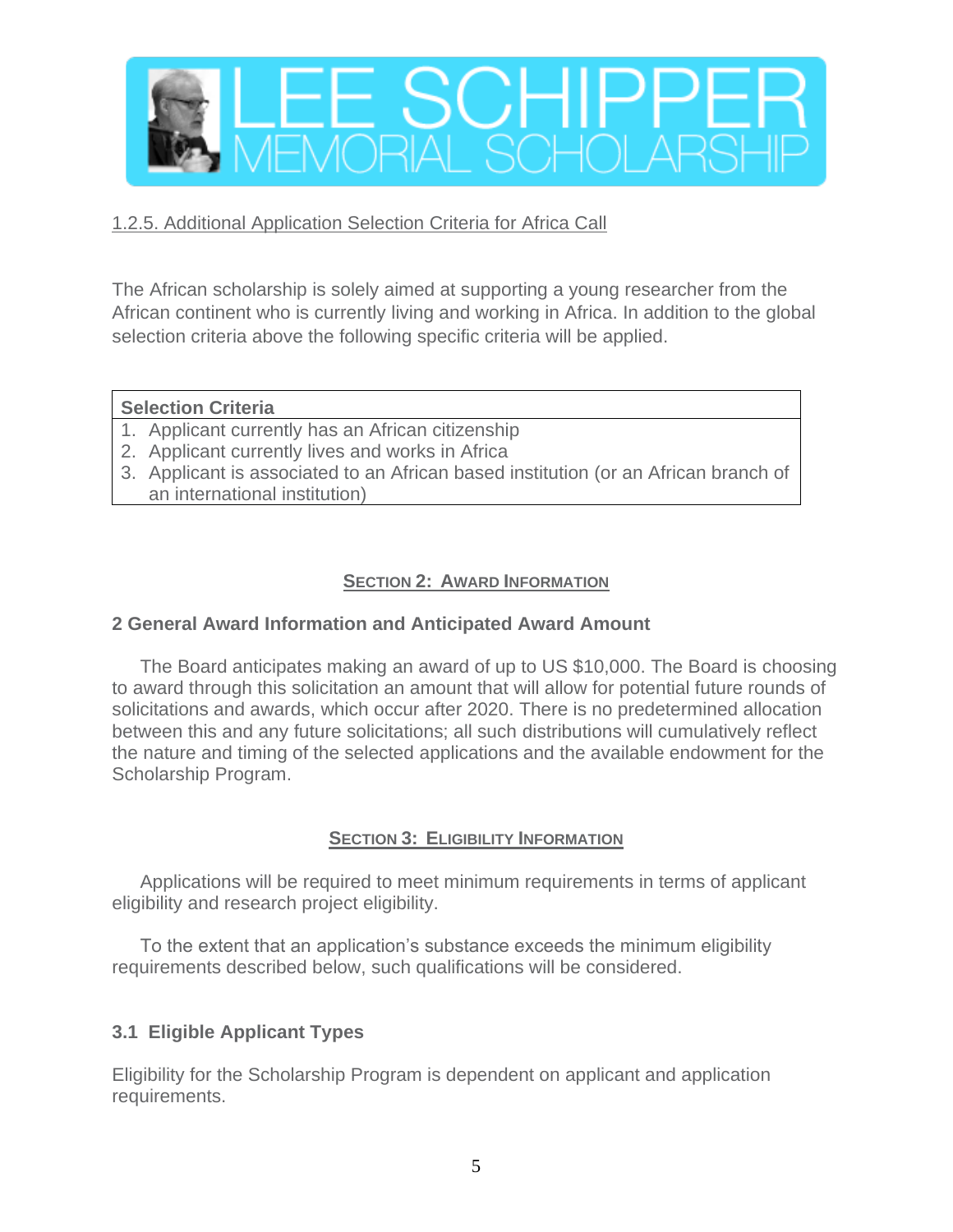

Applicants are eligible if they are young individual researchers. For the purposes of this Scholarship, a young individual researcher is a researcher that has five or fewer years of experience since his or her last academic degree (Masters or PhD) and is not older than 35 years at the time of submission of the EoI.

The applicant must be a young individual researcher affiliated with an academic institution or with a research institution (public, private or not-for-profit).

- Researchers affiliated with academic institutions will be Masters or PhD students at the time of submission of the EoI
- Researchers affiliated with research institutions will need to demonstrate that the research institution has been a legal entity for one year at the time of the EoI, and that the research institution has a track record of published, peer reviewed publications.

For the African scholarship, see additional criteria under 1.2.5.

## **3.2 Cost Sharing and Matching**

The Scholarship share of the costs will be a lump sum for up to 100 percent of the costs for the proposed research project, but no more than US \$10,000.

## **3.3 Eligible Projects**

EoIs and Applications must be for eligible research projects. These include the following requirements:

- Topic must be related to Sustainable Transport.
- The topic(s) must be consistent with Lee Schipper's main work areas in Sustainable Transport, this is:
	- o Data collection and quality,
	- o Diagnosis through data analysis (qualitative and quantitative,),
	- o Policy analysis and evaluation,
	- o Interdisciplinary and international comparative analysis
- The research project has not been published or submitted to a journal
- The research topic will be ideally completed by January 2020 please indicate completion date if you are not able to comply with the date above

For the African scholarship, the research should take place in Africa.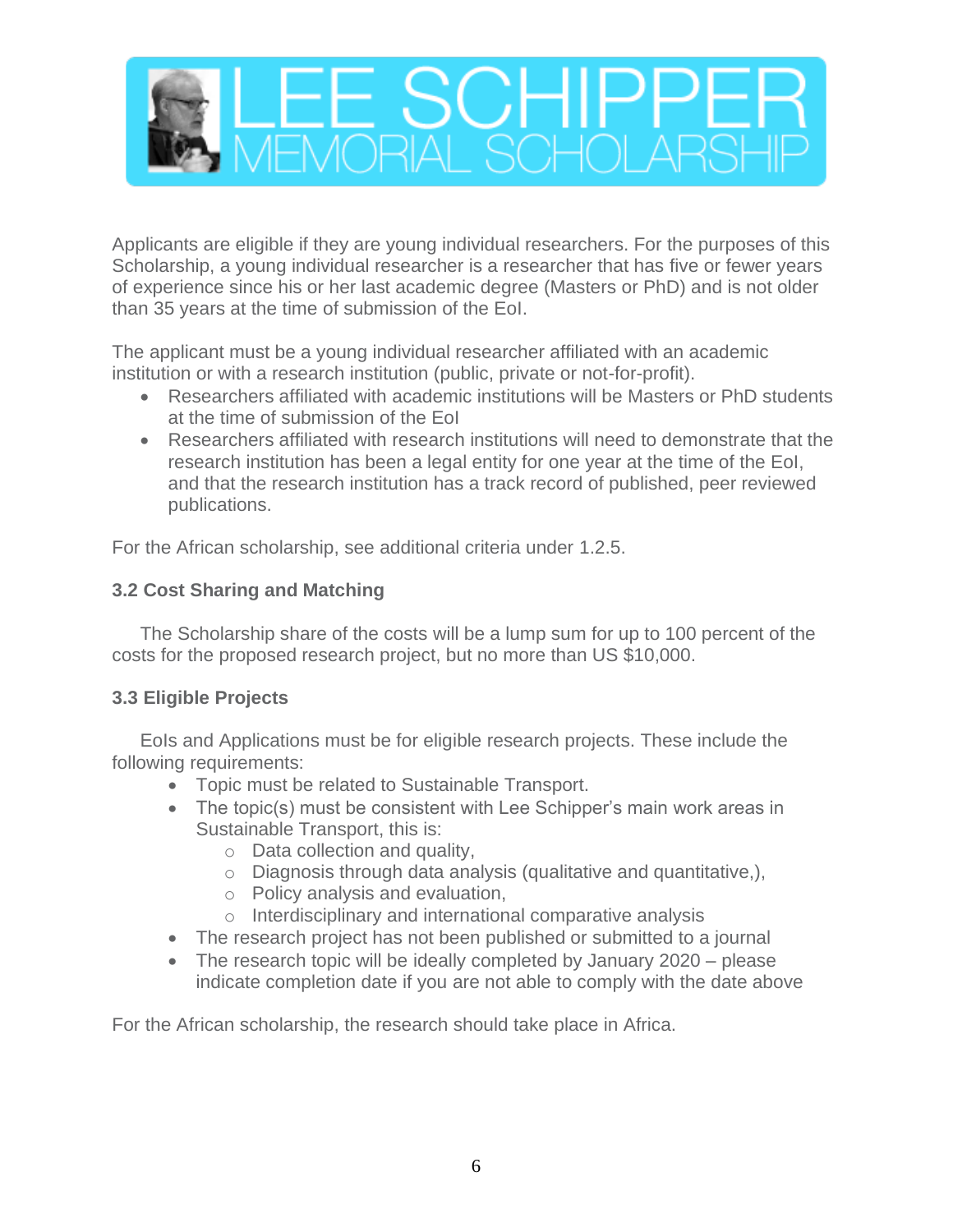

## **3.4 Other Prerequisites**

In general, applications must meet the following additional prerequisites:

- Applications must be submitted in English;
- Applications must be complete;
- The research project must result in *independent utility*<sup>1</sup> .

## **SECTION 4: APPLICATION AND SUBMISSION INFORMATION**

## **4.1 Applying Online**

Based on the criteria above, WRI Ross Center for Sustainable Cities will set up a user-friendly online form on their website.

## **4.2 Content and Form of Application**

## 4.2.1 Expression of Interest (EoI)

All prospective applicants must submit an EoI, which consists of the following components:

- **Research Project Description** A brief overview of the project's main features, purpose, expected outcome, cost, and benefits from the research project; and
- **Applicant Eligibility** Answers to questions regarding applicant background, affiliation and experience to carry out their proposed research project.

For the African scholarship, please highlight the intention to apply for the African scholarship on the cover page and the application letter.

In an effort to focus prospective application efforts and remedy concerns, the Board may contact potential applicants if there are any questions that arise from the information submitted in an EoI, or if the information raises questions as to the eligibility of the proposed research project or applicant.

# 4.2.2 Application Package Components

The application package for the Scholarship consists of specific application forms and supporting documentation. Applicants must complete all EoI package components as required in the section above; failure to do so may result in the application being

<sup>1</sup> *Independent Utility* – A research project is considered to have independent utility if it will result, upon completion, in the creation of new or substantially improved research contribution on its own with no additional research necessary.